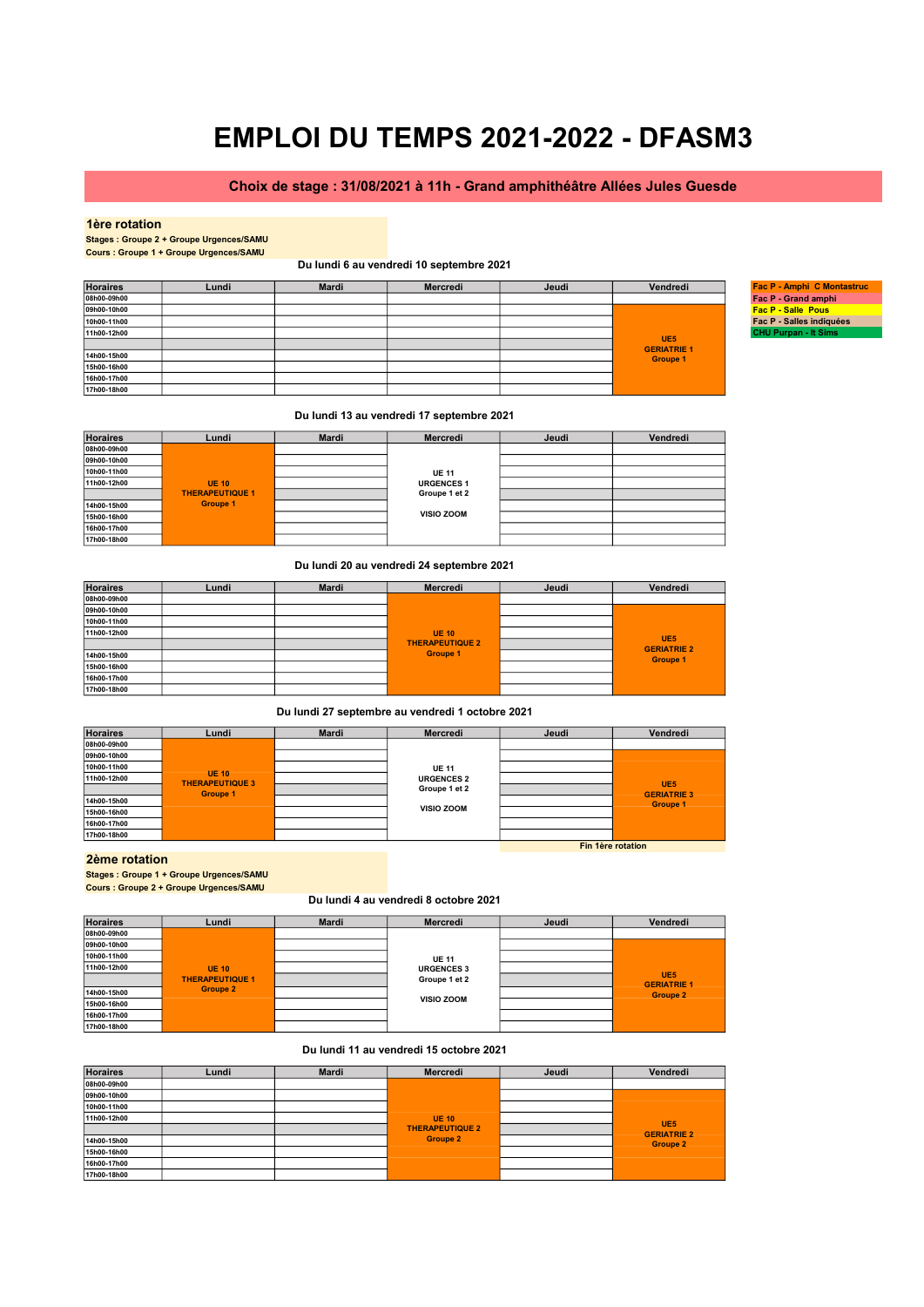# Du lundi 18 au vendredi 22 octobre 2021

| <b>Horaires</b> | Lundi                  | Mardi | Mercredi | Jeudi             | Vendredi           | <b>Fac P - Amphi C Montastruc</b> |
|-----------------|------------------------|-------|----------|-------------------|--------------------|-----------------------------------|
| 08h00-09h00     |                        |       |          |                   |                    | Fac P - Grand amphi               |
| 09h00-10h00     |                        |       |          |                   |                    | <b>Fac P - Salle Pous</b>         |
| 10h00-11h00     |                        |       |          | <b>UE 11</b>      |                    | Fac P - Salles indiquées          |
| 11h00-12h00     | <b>UE 10</b>           |       |          | <b>URGENCES 4</b> | UE <sub>5</sub>    | <b>CHU Purpan - It Sims</b>       |
|                 | <b>THERAPEUTIQUE 3</b> |       |          | Groupe 1 et 2     | <b>GERIATRIE 3</b> |                                   |
| 14h00-15h00     | <b>Groupe 2</b>        |       |          |                   | <b>Groupe 2</b>    |                                   |
| 15h00-16h00     |                        |       |          | <b>VISIO ZOOM</b> |                    |                                   |
| 16h00-17h00     |                        |       |          |                   |                    |                                   |
| 17h00-18h00     |                        |       |          |                   |                    |                                   |

### Du lundi 25 au vendredi 29 octobre 2021

| <b>Horaires</b> | Lundi | <b>Mardi</b> | Mercredi | Jeudi | Vendredi          |
|-----------------|-------|--------------|----------|-------|-------------------|
| 08h00-09h00     |       |              |          |       |                   |
| 09h00-10h00     |       |              |          |       |                   |
| 10h00-11h00     |       |              |          |       |                   |
| 11h00-12h00     |       |              |          |       |                   |
|                 |       |              |          |       |                   |
| 14h00-15h00     |       |              |          |       |                   |
| 15h00-16h00     |       |              |          |       |                   |
| 16h00-17h00     |       |              |          |       |                   |
| 17h00-18h00     |       |              |          |       |                   |
|                 |       |              |          |       | Fin 2ème rotation |

#### 3ème rotation

Stages : Groupe 2 + Groupe Urgences/SAMU Cours : Groupe 1 + Groupe Urgences/SAMU

## Du lundi 1 au vendredi 5 novembre 2021

| <b>Horaires</b> | Lundi        | <b>Mardi</b> | Mercredi | Jeudi | Vendredi |
|-----------------|--------------|--------------|----------|-------|----------|
| 08h00-09h00     |              |              |          |       |          |
| 09h00-10h00     |              |              |          |       |          |
| 10h00-11h00     |              |              |          |       |          |
| 11h00-12h00     |              |              |          |       |          |
|                 | <b>FERIE</b> |              |          |       |          |
| 14h00-15h00     |              |              |          |       |          |
| 15h00-16h00     |              |              |          |       |          |
| 16h00-17h00     |              |              |          |       |          |
| 17h00-18h00     |              |              |          |       |          |

### Du lundi 8 au vendredi 12 novembre 2021

| <b>Horaires</b> | Lundi            | <b>Mardi</b> | Mercredi               | Jeudi        | Vendredi    |
|-----------------|------------------|--------------|------------------------|--------------|-------------|
| 08h00-09h00     |                  |              |                        |              |             |
| 09h00-10h00     |                  |              |                        |              |             |
| 10h00-11h00     |                  |              |                        |              |             |
| 11h00-12h00     | UE <sub>5</sub>  |              | <b>UE 10</b>           |              |             |
|                 | <b>HANDICAP1</b> |              | <b>THERAPEUTIQUE 4</b> | <b>FERIE</b> | <b>PONT</b> |
| 14h00-15h00     | <b>Groupe 1</b>  |              | <b>Groupe 1</b>        |              |             |
| 15h00-16h00     |                  |              |                        |              |             |
| 16h00-17h00     |                  |              |                        |              |             |
| 17h00-18h00     |                  |              |                        |              |             |

#### Du lundi 15 au vendredi 19 novembre 2021

| <b>Horaires</b> | Lundi             | <b>Mardi</b> | Mercredi          | Jeudi | Vendredi |
|-----------------|-------------------|--------------|-------------------|-------|----------|
| 08h00-09h00     |                   |              |                   |       |          |
| 09h00-10h00     |                   |              |                   |       |          |
| 10h00-11h00     |                   |              | <b>UE 11</b>      |       |          |
| 11h00-12h00     | UE <sub>5</sub>   |              | <b>URGENCES 5</b> |       |          |
|                 | <b>HANDICAP 2</b> |              | Groupe 1 et 2     |       |          |
| 14h00-15h00     | <b>Groupe 1</b>   |              |                   |       |          |
| 15h00-16h00     |                   |              | <b>VISIO ZOOM</b> |       |          |
| 16h00-17h00     |                   |              |                   |       |          |
| 17h00-18h00     |                   |              |                   |       |          |

## Du lundi 22 au vendredi 26 novembre 2021

| <b>Horaires</b> | Lundi | <b>Mardi</b> | <b>Mercredi</b>                    | Jeudi | Vendredi         |
|-----------------|-------|--------------|------------------------------------|-------|------------------|
| 08h00-09h00     |       |              |                                    |       |                  |
| 09h00-10h00     |       |              |                                    |       |                  |
| 10h00-11h00     |       |              | <b>UE 11</b>                       |       |                  |
| 11h00-12h00     |       |              | <b>URGENCES 6</b><br>Groupe 1 et 2 |       | <b>ECN</b>       |
|                 |       |              |                                    |       |                  |
| 14h00-15h00     |       |              |                                    |       | <b>Grand Sud</b> |
| 15h00-16h00     |       |              | <b>VISIO ZOOM</b>                  |       |                  |
| 16h00-17h00     |       |              |                                    |       |                  |
| 17h00-18h00     |       |              |                                    |       |                  |
|                 |       |              | Fin 3ème rotation                  |       |                  |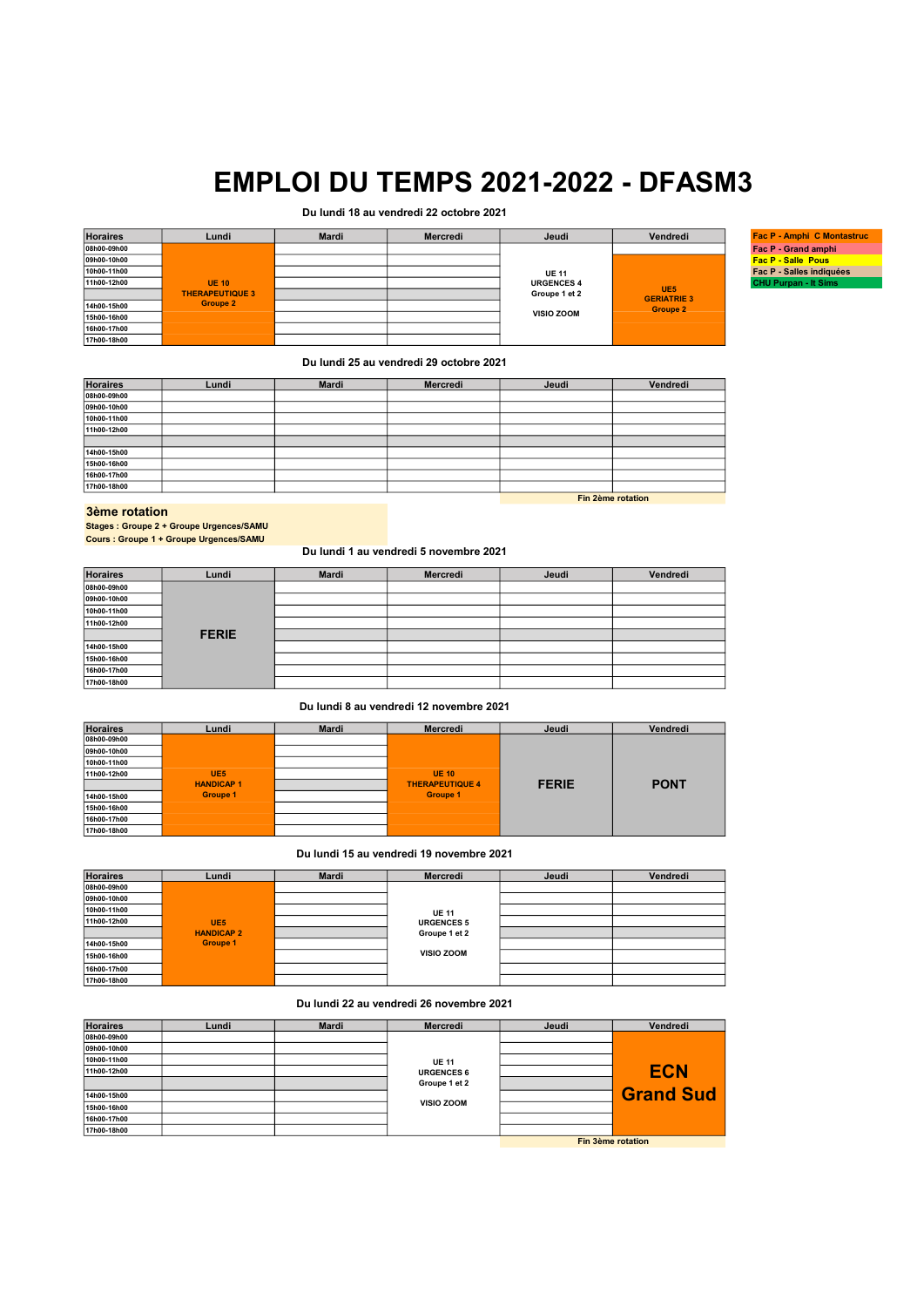### 4ème rotation

Stages : Groupe 1 + Groupe Urgences/SAMU Cours : Groupe 2 + Groupe Urgences/SAMU

Du lundi 29 novembre au vendredi 3 décembre 2021

| <b>Horaires</b> | Lundi                  | Mardi | Mercredi | Jeudi | Vendredi                  | Fac P - Amphi C Montastruc  |
|-----------------|------------------------|-------|----------|-------|---------------------------|-----------------------------|
| 08h00-09h00     |                        |       |          |       |                           | Fac P - Grand amphi         |
| 09h00-10h00     |                        |       |          |       |                           | <b>Fac P - Salle Pous</b>   |
| 10h00-11h00     |                        |       |          |       | <b>CHOIX STAGE ALLEGE</b> | Fac P - Salles indiquées    |
| 11h00-12h00     | <b>UE 10</b>           |       |          |       |                           | <b>CHU Purpan - It Sims</b> |
|                 | <b>THERAPEUTIQUE 4</b> |       |          |       |                           |                             |
| 14h00-15h00     | Groupe 2               |       |          |       |                           |                             |
| 15h00-16h00     |                        |       |          |       |                           |                             |
| 16h00-17h00     |                        |       |          |       |                           |                             |
| 17h00-18h00     |                        |       |          |       |                           |                             |

Du lundi 6 au vendredi 10 décembre 2021

| <b>Horaires</b> | Lundi            | <b>Mardi</b>              | Mercredi | Jeudi                     | Vendredi |
|-----------------|------------------|---------------------------|----------|---------------------------|----------|
| 08h00-09h00     |                  |                           |          |                           |          |
| 09h00-10h00     |                  |                           |          |                           |          |
| 10h00-11h00     |                  | UE5                       |          | UE5                       |          |
| 11h00-12h00     | UE <sub>5</sub>  | <b>SOINS PALLIATIFS 1</b> |          | <b>SOINS PALLIATIFS 2</b> |          |
|                 | <b>HANDICAP1</b> | Groupe 1 et 2             |          | Groupe 1 et 2             |          |
| 14h00-15h00     | <b>Groupe 2</b>  |                           |          |                           |          |
| 15h00-16h00     |                  | VISIO ZOOM                |          | <b>VISIO ZOOM</b>         |          |
| 16h00-17h00     |                  |                           |          |                           |          |
| 17h00-18h00     |                  |                           |          |                           |          |

Du lundi 13 au vendredi 17 décembre 2021

| <b>Horaires</b> | Lundi             | <b>Mardi</b> | Mercredi | Jeudi | Vendredi |
|-----------------|-------------------|--------------|----------|-------|----------|
| 08h00-09h00     |                   |              |          |       |          |
| 09h00-10h00     |                   |              |          |       |          |
| 10h00-11h00     |                   |              |          |       |          |
| 11h00-12h00     | UE <sub>5</sub>   |              |          |       |          |
|                 | <b>HANDICAP 2</b> |              |          |       |          |
| 14h00-15h00     | <b>Groupe 2</b>   |              |          |       |          |
| 15h00-16h00     |                   |              |          |       |          |
| 16h00-17h00     |                   |              |          |       |          |
| 17h00-18h00     |                   |              |          |       |          |

Du lundi 20 décembre 2020 au vendredi 31 décembre 2020

# VACANCES

Fin 4ème rotation

Du lundi 3 au vendredi 7 janvier 2022

| <b>Horaires</b> | Lundi | <b>Mardi</b> | Mercredi | Jeudi | Vendredi |
|-----------------|-------|--------------|----------|-------|----------|
| 08h00-09h00     |       |              |          |       |          |
| 09h00-10h00     |       |              |          |       |          |
| 10h00-11h00     |       |              |          |       |          |
| 11h00-12h00     |       |              |          |       |          |
|                 |       |              |          |       |          |
| 14h00-15h00     |       |              |          |       |          |
| 15h00-16h00     |       |              |          |       |          |
| 16h00-17h00     |       |              |          |       |          |
| 17h00-18h00     |       |              |          |       |          |

Du lundi 10 au vendredi 14 janvier 2022

| <b>Horaires</b> | Lundi | <b>Mardi</b> | Mercredi                | Jeudi | Vendredi |
|-----------------|-------|--------------|-------------------------|-------|----------|
| 08h00-09h00     |       |              |                         |       |          |
| 09h00-10h00     |       |              |                         |       |          |
| 10h00-11h00     |       |              |                         |       |          |
| 11h00-12h00     |       |              |                         |       |          |
|                 |       |              | <b>Préparation ECOS</b> |       |          |
| 14h00-15h00     |       |              |                         |       |          |
| 15h00-16h00     |       |              |                         |       |          |
| 16h00-17h00     |       |              |                         |       |          |
| 17h00-18h00     |       |              |                         |       |          |

### Du lundi 17 au vendredi 21 janvier 2022

| <b>Horaires</b> | Lundi | <b>Mardi</b> | <b>Mercredi</b>          | Jeudi | Vendredi       |
|-----------------|-------|--------------|--------------------------|-------|----------------|
| 08h00-09h00     |       |              |                          |       |                |
| 09h00-10h00     |       |              |                          |       |                |
| 10h00-11h00     |       |              |                          |       |                |
| 11h00-12h00     |       |              |                          |       |                |
|                 |       |              | <b>Révisions Examens</b> |       |                |
| 14h00-15h00     |       |              |                          |       |                |
| 15h00-16h00     |       |              |                          |       | <b>ECN</b>     |
| 16h00-17h00     |       |              |                          |       | Test de charge |
| 17h00-18h00     |       |              |                          |       |                |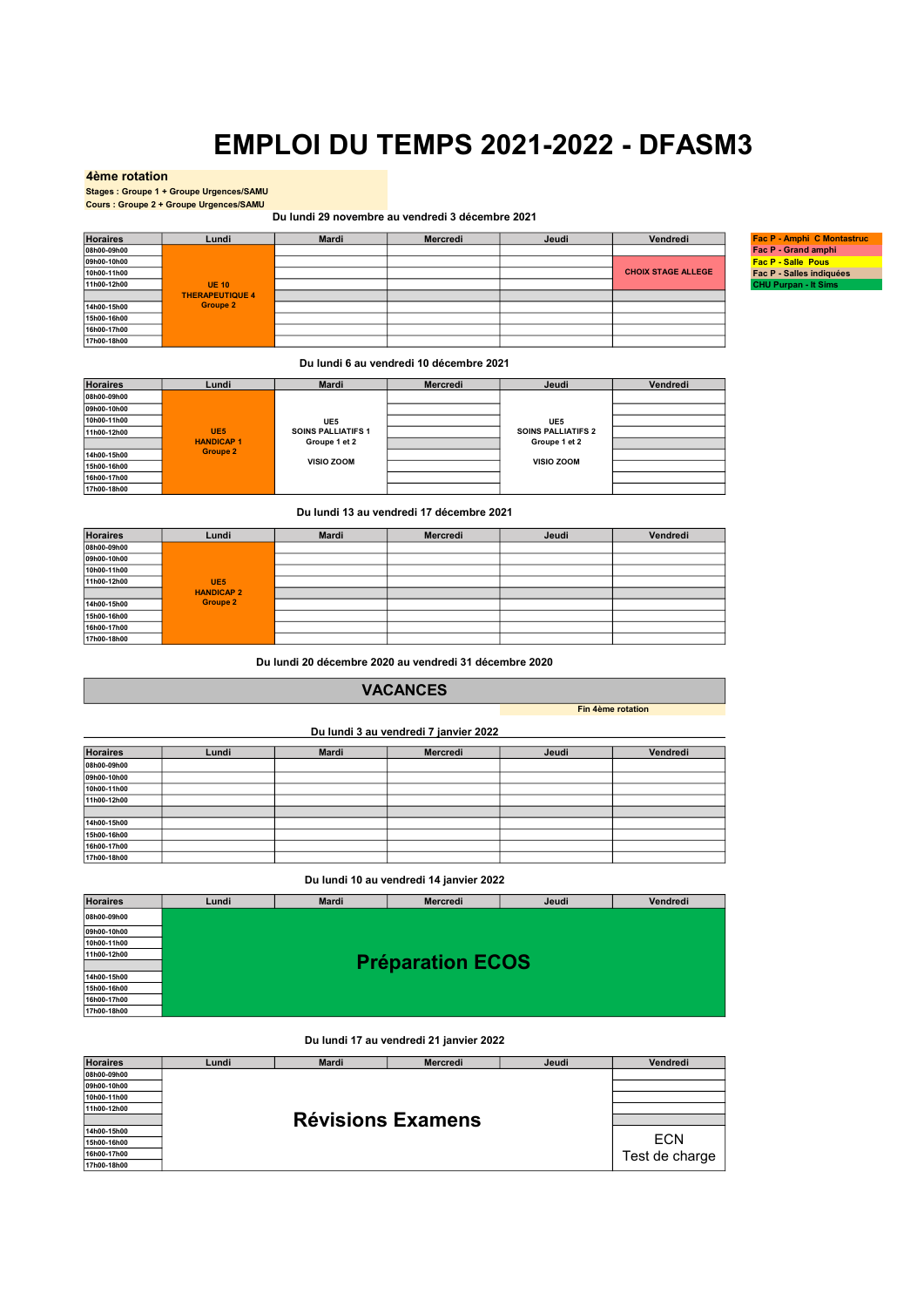Du lundi 24 au vendredi 28 janvier 2022

| <b>Horaires</b>      | Lundi | <b>Mardi</b> | <b>Mercredi</b>                                | Jeudi | Vendredi | <b>Fac P - Amphi C Montastruc</b> |  |  |
|----------------------|-------|--------------|------------------------------------------------|-------|----------|-----------------------------------|--|--|
| 08h00-09h00          |       |              |                                                |       |          | Fac P - Grand amphi               |  |  |
| 09h00-10h00          |       |              |                                                |       |          | <b>Fac P - Salle Pous</b>         |  |  |
| 10h00-11h00          |       |              |                                                |       |          | Fac P - Salles indiquées          |  |  |
| 11h00-12h00          |       |              |                                                |       |          |                                   |  |  |
|                      |       |              | <b>Examens 1ère session</b>                    |       |          |                                   |  |  |
| 14h00-15h00          |       |              |                                                |       |          |                                   |  |  |
| 15h00-16h00          |       |              |                                                |       |          |                                   |  |  |
| 16h00-17h00          |       |              |                                                |       |          |                                   |  |  |
| 17h00-18h00          |       |              |                                                |       |          |                                   |  |  |
|                      |       |              |                                                |       |          |                                   |  |  |
| <b>Stage Pré-ECN</b> |       |              |                                                |       |          |                                   |  |  |
|                      |       |              | Du lundi 31 janvier au vendredi 4 février 2022 |       |          |                                   |  |  |

| <b>Horaires</b> | Lundi | Mardi | <b>Mercredi</b>             | Jeudi | Vendredi |  |  |  |  |  |  |
|-----------------|-------|-------|-----------------------------|-------|----------|--|--|--|--|--|--|
| 08h00-09h00     |       |       |                             |       |          |  |  |  |  |  |  |
| 09h00-10h00     |       |       |                             |       |          |  |  |  |  |  |  |
| 10h00-11h00     |       |       |                             |       |          |  |  |  |  |  |  |
| 11h00-12h00     |       |       | <b>SEMINAIRES</b>           |       |          |  |  |  |  |  |  |
|                 |       |       |                             |       |          |  |  |  |  |  |  |
| 14h00-15h00     |       |       | <b>Pertinence des Soins</b> |       |          |  |  |  |  |  |  |
| 15h00-16h00     |       |       |                             |       |          |  |  |  |  |  |  |
| 16h00-17h00     |       |       |                             |       |          |  |  |  |  |  |  |
| 17h00-18h00     |       |       |                             |       |          |  |  |  |  |  |  |
|                 |       |       |                             |       |          |  |  |  |  |  |  |

Du lundi 7 au vendredi 11 février 2022

| <b>Horaires</b> | Lundi | <b>Mardi</b> | <b>Mercredi</b>                         | Jeudi | Vendredi |
|-----------------|-------|--------------|-----------------------------------------|-------|----------|
| 08h00-09h00     |       |              |                                         |       |          |
| 09h00-10h00     |       |              |                                         |       |          |
| 10h00-11h00     |       |              |                                         |       |          |
| 11h00-12h00     |       |              |                                         |       |          |
|                 |       |              | <b>Certificat Compétences cliniques</b> |       |          |
| 14h00-15h00     |       |              |                                         |       |          |
| 15h00-16h00     |       |              |                                         |       |          |
| 16h00-17h00     |       |              |                                         |       |          |
| 17h00-18h00     |       |              |                                         |       |          |

### Du lundi 14 au vendredi 18 février 2022

| <b>Horaires</b> | Lundi | <b>Mardi</b> | Mercredi | Jeudi | Vendredi |
|-----------------|-------|--------------|----------|-------|----------|
| 08h00-09h00     |       |              |          |       |          |
| 09h00-10h00     |       |              |          |       |          |
| 10h00-11h00     |       |              |          |       |          |
| 11h00-12h00     |       |              |          |       |          |
|                 |       |              |          |       |          |
| 14h00-15h00     |       |              |          |       |          |
| 15h00-16h00     |       |              |          |       |          |
| 16h00-17h00     |       |              |          |       |          |
| 17h00-18h00     |       |              |          |       |          |

## Du lundi 21 au vendredi 25 février 2022

| <b>Horaires</b> | Lundi | <b>Mardi</b> | Mercredi | Jeudi | Vendredi |
|-----------------|-------|--------------|----------|-------|----------|
| 08h00-09h00     |       |              |          |       |          |
| 09h00-10h00     |       |              |          |       |          |
| 10h00-11h00     |       |              |          |       |          |
| 11h00-12h00     |       |              |          |       |          |
|                 |       |              |          |       |          |
| 14h00-15h00     |       |              |          |       |          |
| 15h00-16h00     |       |              |          |       |          |
| 16h00-17h00     |       |              |          |       |          |
| 17h00-18h00     |       |              |          |       |          |

Du lundi 28 février au vendredi 4 mars 2022

| <b>Horaires</b> | Lundi | <b>Mardi</b> | Mercredi | Jeudi | Vendredi |
|-----------------|-------|--------------|----------|-------|----------|
| 08h00-09h00     |       |              |          |       |          |
| 09h00-10h00     |       |              |          |       |          |
| 10h00-11h00     |       |              |          |       |          |
| 11h00-12h00     |       |              |          |       |          |
|                 |       |              |          |       |          |
| 14h00-15h00     |       |              |          |       |          |
| 15h00-16h00     |       |              |          |       |          |
| 16h00-17h00     |       |              |          |       |          |
| 17h00-18h00     |       |              |          |       |          |

## Du lundi 7 au vendredi 11 mars 2022

| <b>Horaires</b> | Lundi | <b>Mardi</b> | Mercredi | Jeudi | Vendredi |
|-----------------|-------|--------------|----------|-------|----------|
| 08h00-09h00     |       |              |          |       |          |
| 09h00-10h00     |       |              |          |       |          |
| 10h00-11h00     |       |              |          |       |          |
| 11h00-12h00     |       |              |          |       |          |
|                 |       |              |          |       |          |
| 14h00-15h00     |       |              |          |       |          |
| 15h00-16h00     |       |              |          |       |          |
| 16h00-17h00     |       |              |          |       |          |
| 17h00-18h00     |       |              |          |       |          |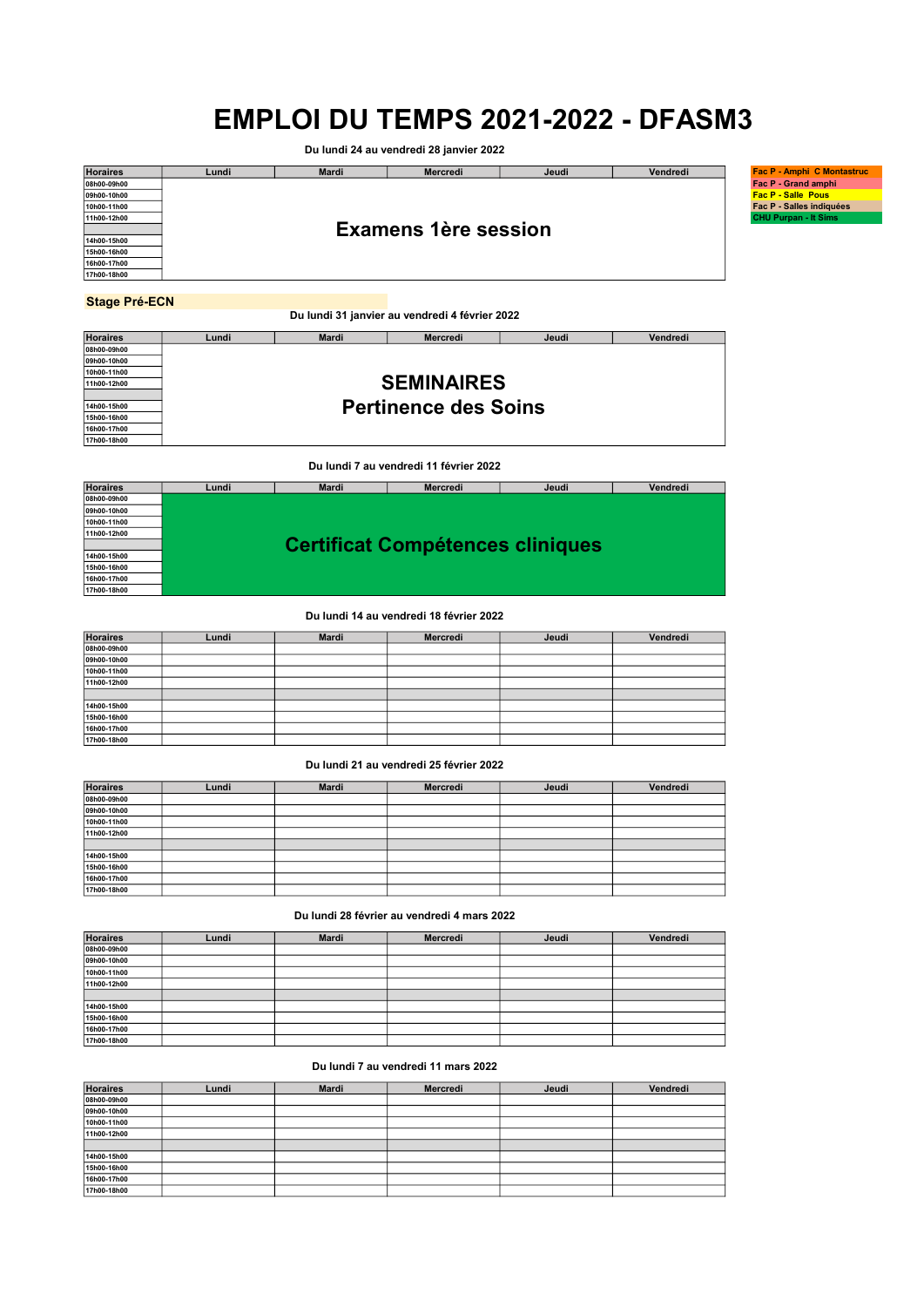Du lundi 14 au vendredi 18 mars 2022

| <b>Horaires</b> | Lundi | Mardi | Mercredi | Jeudi | Vendredi | Fac P - Amphi C Montastruc  |
|-----------------|-------|-------|----------|-------|----------|-----------------------------|
| 08h00-09h00     |       |       |          |       |          | Fac P - Grand amphi         |
| 09h00-10h00     |       |       |          |       |          | <b>Fac P - Salle Pous</b>   |
| 10h00-11h00     |       |       |          |       |          | Fac P - Salles indiquées    |
| 11h00-12h00     |       |       |          |       |          | <b>CHU Purpan - It Sims</b> |
|                 |       |       |          |       |          |                             |
| 14h00-15h00     |       |       |          |       |          |                             |
| 15h00-16h00     |       |       |          |       |          |                             |
| 16h00-17h00     |       |       |          |       |          |                             |
| 17h00-18h00     |       |       |          |       |          |                             |

Du lundi 21 au vendredi 25 mars 2022

08h00-09h00 09h00-10h00 10h00-11h00 11h00-12h00 14h00-15h00 15h00-16h00 16h00-17h00 17h00-18h00 Lundi | Mardi | Mercredi | Jeudi | Vendredi

ECNi Blanches

Semaine 13 - Du lundi 28 mars au vendredi 1 avril 2022

| <b>Horaires</b> | Lundi                        | <b>Mardi</b> | <b>Mercredi</b>                   | Jeudi                                          | Vendredi |  |  |  |  |
|-----------------|------------------------------|--------------|-----------------------------------|------------------------------------------------|----------|--|--|--|--|
| 08h00-09h00     |                              |              |                                   |                                                |          |  |  |  |  |
| 09h00-10h00     |                              |              |                                   |                                                |          |  |  |  |  |
| 10h00-11h00     | <b>Examens 2ème session:</b> |              |                                   |                                                |          |  |  |  |  |
| 11h00-12h00     |                              |              |                                   |                                                |          |  |  |  |  |
|                 |                              |              |                                   | Enseignements théoriques (allées Jules Guesde) |          |  |  |  |  |
| 14h00-15h00     |                              |              |                                   |                                                |          |  |  |  |  |
| 15h00-16h00     |                              |              | UE Compétences cliniques (ITSIMS) |                                                |          |  |  |  |  |
| 16h00-17h00     |                              |              |                                   |                                                |          |  |  |  |  |
| 17h00-18h00     |                              |              |                                   |                                                |          |  |  |  |  |

Du lundi 4 au vendredi 8 avril 2022

| <b>Horaires</b> | Lundi             | <b>Mardi</b>      | Mercredi | Jeudi | Vendredi |
|-----------------|-------------------|-------------------|----------|-------|----------|
| 08h00-09h00     |                   |                   |          |       |          |
| 09h00-10h00     |                   |                   |          |       |          |
| 10h00-11h00     |                   |                   |          |       |          |
| 11h00-12h00     | <b>SEMINAIRE</b>  | <b>SEMINAIRE</b>  |          |       |          |
|                 | <b>RADIOLOGIE</b> | <b>RADIOLOGIE</b> |          |       |          |
| 14h00-15h00     | Groupe 1 et 2     | Groupe 1 et 2     |          |       |          |
| 15h00-16h00     |                   |                   |          |       |          |
| 16h00-17h00     |                   |                   |          |       |          |
| 17h00-18h00     |                   |                   |          |       |          |

# Du lundi 11 au vendredi 15 avril 2022

| <b>Horaires</b> | Lundi | <b>Mardi</b> | Mercredi | Jeudi | Vendredi |
|-----------------|-------|--------------|----------|-------|----------|
| 08h00-09h00     |       |              |          |       |          |
| 09h00-10h00     |       |              |          |       |          |
| 10h00-11h00     |       |              |          |       |          |
| 11h00-12h00     |       |              |          |       |          |
|                 |       |              |          |       |          |
| 14h00-15h00     |       |              |          |       |          |
| 15h00-16h00     |       |              |          |       |          |
| 16h00-17h00     |       |              |          |       |          |
| 17h00-18h00     |       |              |          |       |          |

Du lundi 18 au vendredi 22 avril 2022

| <b>Horaires</b> | Lundi        | <b>Mardi</b> | Mercredi | Jeudi | Vendredi |
|-----------------|--------------|--------------|----------|-------|----------|
| 08h00-09h00     |              |              |          |       |          |
| 09h00-10h00     |              |              |          |       |          |
| 10h00-11h00     |              |              |          |       |          |
| 11h00-12h00     |              |              |          |       |          |
|                 | <b>FERIE</b> |              |          |       |          |
| 14h00-15h00     |              |              |          |       |          |
| 15h00-16h00     |              |              |          |       |          |
| 16h00-17h00     |              |              |          |       |          |
| 17h00-18h00     |              |              |          |       |          |

Du lundi 25 au vendredi 29 avril 2022

| <b>Horaires</b> | Lundi | <b>Mardi</b> | Mercredi | Jeudi | Vendredi                                         |
|-----------------|-------|--------------|----------|-------|--------------------------------------------------|
| 08h00-09h00     |       |              |          |       |                                                  |
| 09h00-10h00     |       |              |          |       |                                                  |
| 10h00-11h00     |       |              |          |       |                                                  |
| 11h00-12h00     |       |              |          |       |                                                  |
|                 |       |              |          |       |                                                  |
| 14h00-15h00     |       |              |          |       |                                                  |
| 15h00-16h00     |       |              |          |       |                                                  |
| 16h00-17h00     |       |              |          |       |                                                  |
| 17h00-18h00     |       |              |          |       |                                                  |
|                 |       |              |          |       | $P: A \rightarrow B \rightarrow P \rightarrow A$ |

Fin stage Pré-ECN